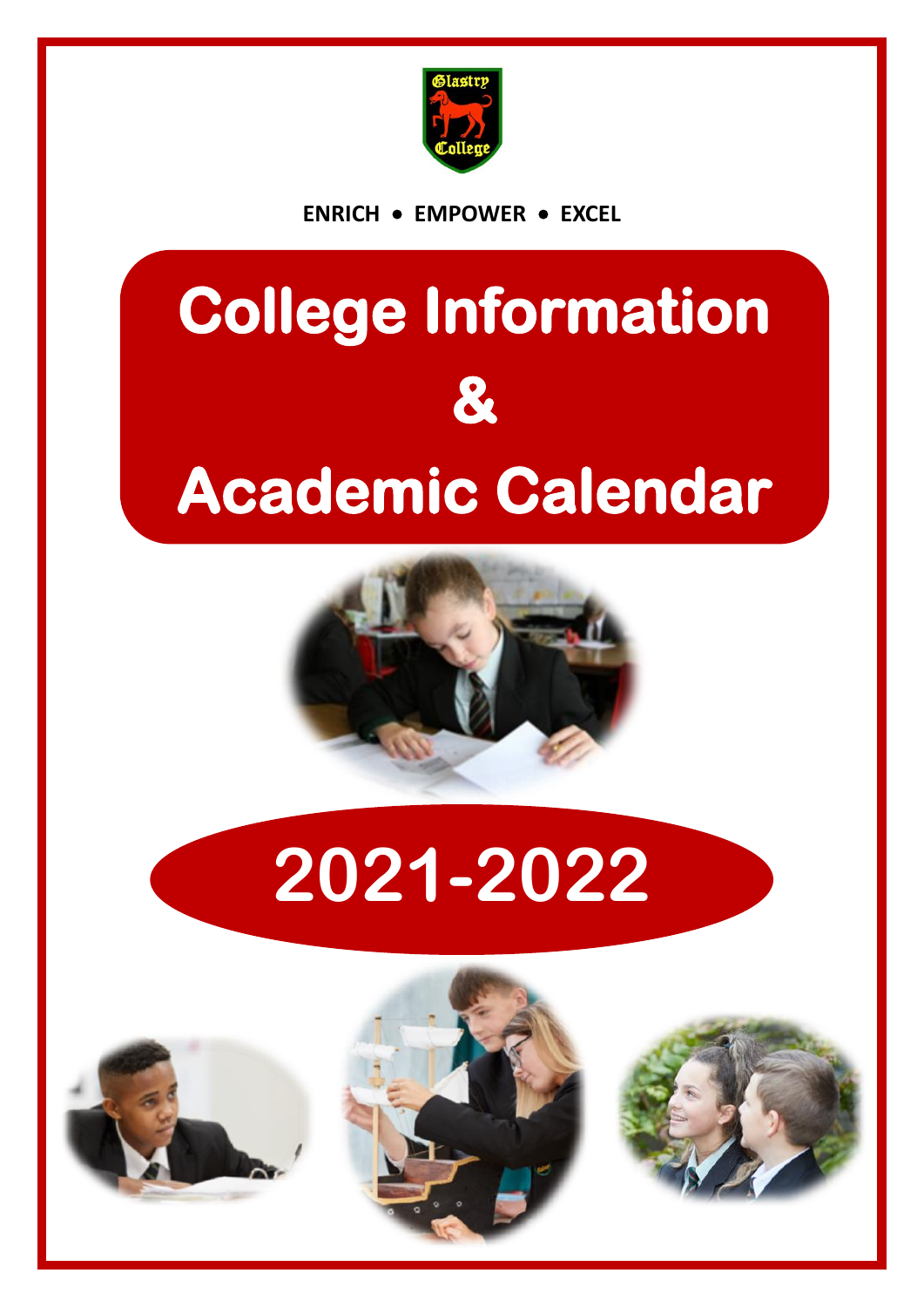# **CONTACT WITH THE COLLEGE**

We like to keep parents fully informed in their child's education and welcome dialogue and consultation. Sometimes it can be difficult to decide who to contact so listed below are some key members of staff.

#### **YEAR HEADS**

For issues or concerns relating to your child, please contact the appropriate Year Head:

| Year 8  | Mrs C Hoey  | Year 11           | Mr A Gray     |
|---------|-------------|-------------------|---------------|
| Year 9  | Mr A Reilly | Year 12           | Ms A Thompson |
| Year 10 | Mr A Faloon | <b>Sixth Form</b> | Mr I Breen    |

#### **SPECIAL NEEDS CO-ORDINATOR**

If your child has difficulties with school work it may help to talk to the SENCO who is Miss L Menary

#### **ADMINISTRATION**

For general enquiries, or to make appointments, please contact the Reception Office.

#### **LEADERSHIP TEAM**

For serious concerns or issues of policy:

| Principal                        | Mr A Hutchinson |  |
|----------------------------------|-----------------|--|
| Pastoral Vice Principal          | Mrs K Harris    |  |
| <b>Curriculum Vice Principal</b> | Mr J Viner      |  |
| <b>Assistant Vice Principal</b>  | Mr L Copeland   |  |

#### **PARENTAL COMMUNICATION**

In addition to college reports we use several methods to keep parents informed.

#### *Parental Consultations*

This is a chance to meet your child's teachers and discuss progress. Each Year Group will have an afternoon or evening meeting during the year. We would stress the importance of attending these consultations.

#### *Information Circulars/Letters*

These are sent home via the college's new communication system - SchoolComms. Please ensure you have signed up for the app to ensure you receive important messages, updates and information about the college and your child's attendance and progress. Teachers may also make notes in your child's homework diary.

You can also check the college website [\(www.glastrycollege.org.uk\)](http://www.glastrycollege.org.uk/) OR Facebook Page for current information and updates to the college calendar.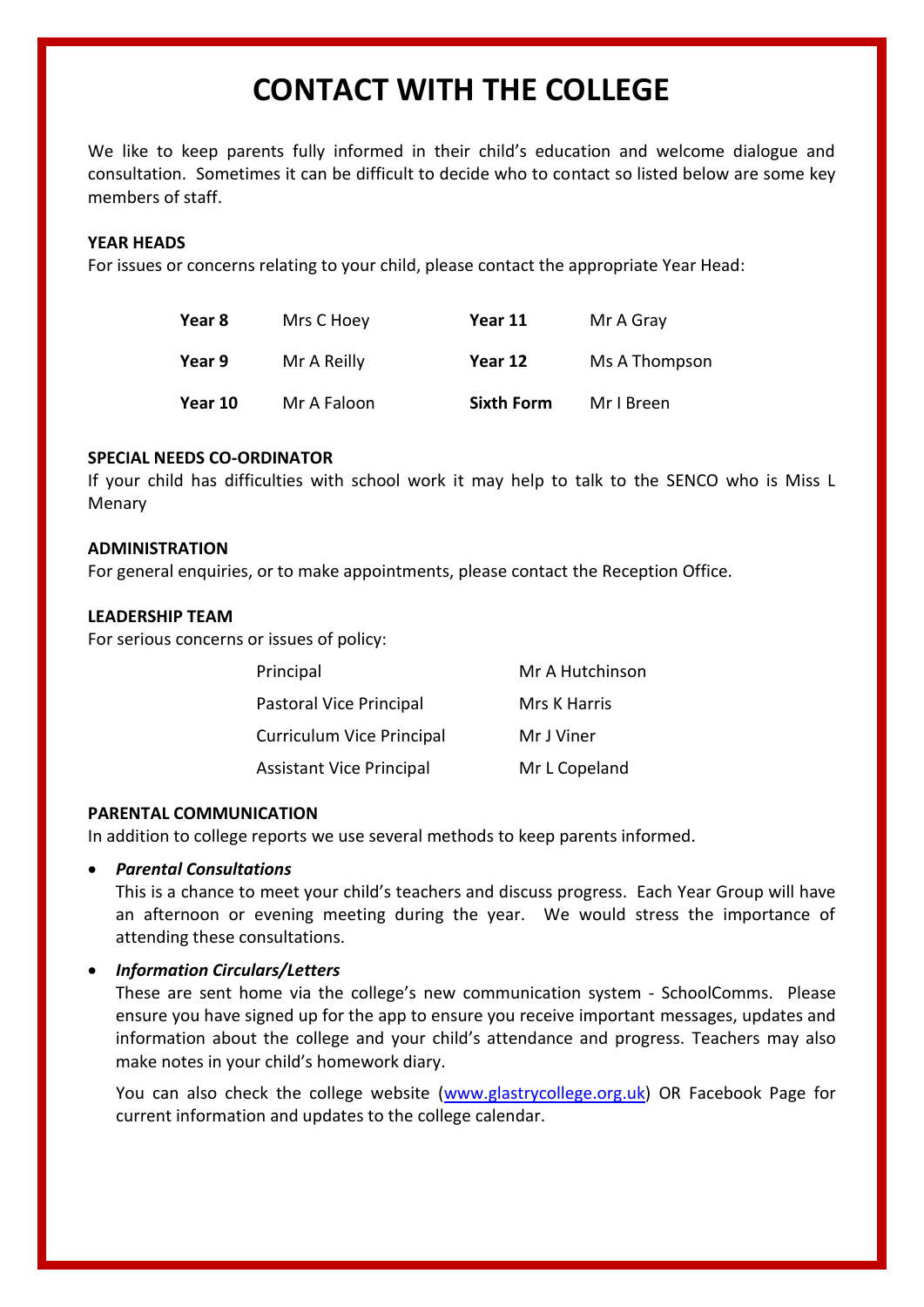## **ACADEMIC YEAR 2021 - 22**

Noted below are some of the key dates of the new college year. Due to major changes to the curriculum in all schools, extra days' training for staff has been granted by the Department of Education. This means it is even more vital that pupils do not miss class time.

Parents are asked to encourage regular attendance of their children and to avoid holidays or casual absence during term time.

### **EXAMINATION RESULTS DATES**

| 10 August 2021                    | <b>GCE A-Level Results Day</b>     |
|-----------------------------------|------------------------------------|
| 12 August 2021                    | GCSE Results Day (Year 12 only)    |
| <b>TERM 1</b>                     | 24 August - 20 December 2021       |
| 24 August 2021                    | Year 13 Induction Day (to 1:00 pm) |
| 25 August 2021                    | Year 14 Induction Day (to 1:00 pm) |
| 31 August 2021                    | Year 8 Induction Day (to 1:00 pm)  |
| 1 September 2021                  | Whole College Attends              |
| 25 - 29 October 2021              | Half Term Break (5 days)           |
| 21 December 2021 - 4 January 2022 | Christmas Holiday (11 days)        |

24 January 2022 **Open Night** 

### **TERM 2 5 January – 8 April 2022**

14 – 18 February 2022 Half Term Break (5 days) 17 March 2022 Staff Training Day (no pupils attend) 11 – 22 April 2022 Easter Holiday (10 days)

#### **TERM 3 25 April – 30 June 2022**

2 May 2022 **May Bank Holiday** Mid-May 2022 Examinations for Years 8 - 10 May and June 2022 GCSE/GCE Exams for Years 11 - 14 2-3 June 2022 Queen's Platinum Jubilee National Holiday 30 June 2022 Last Day of Term 3